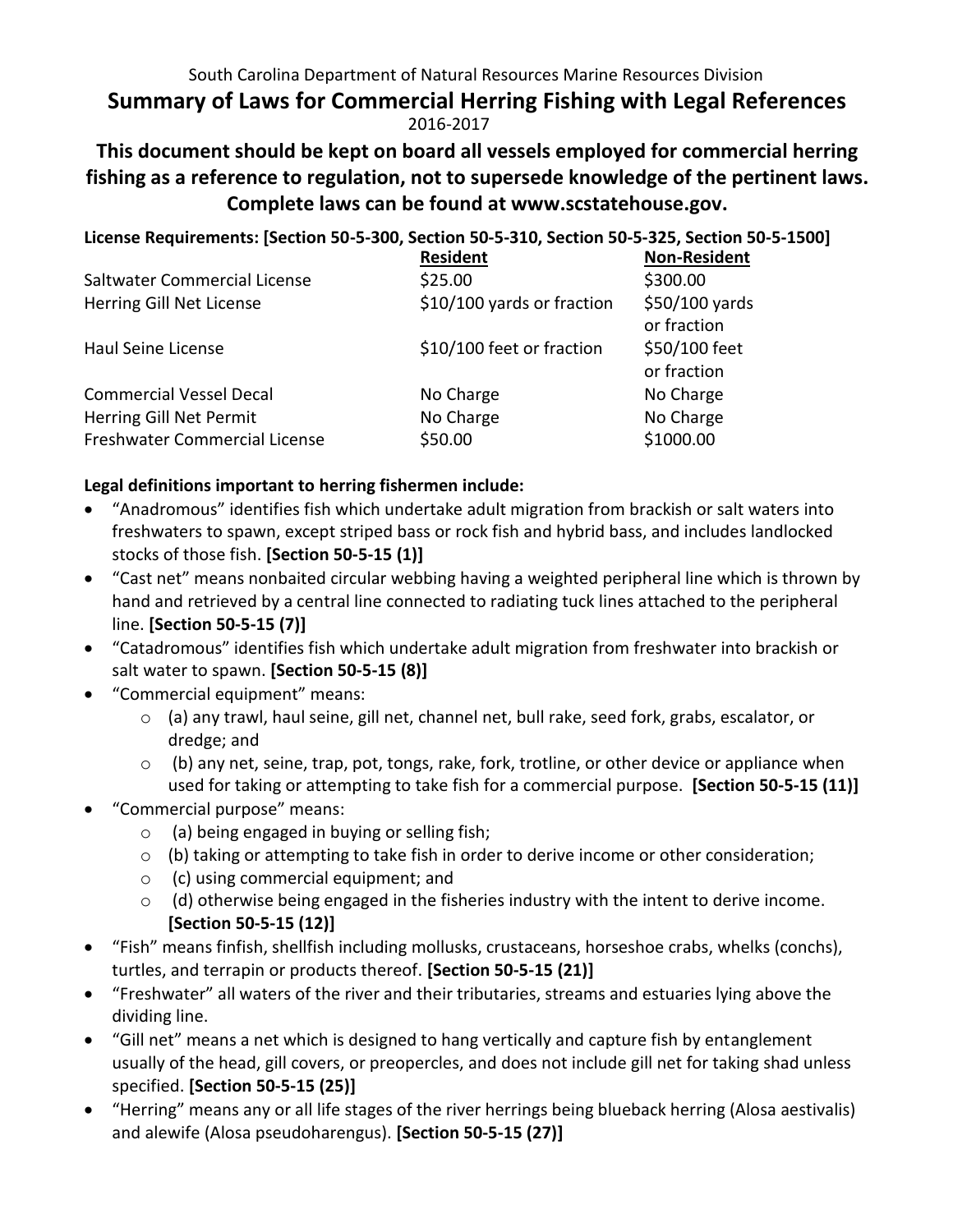- "Recreational fishermen" means persons taking or attempting to take saltwater fish for recreation only, and not for commercial purposes. **[Section 50-5-15 (41)]**
- "Salt waters" means all waters of the rivers and their tributaries, streams, and estuaries lying seaward of the dividing line between salt water and freshwater and all impounded waters seaward of the dividing line between salt water and freshwater which are intermittently filled or drained by the action of the tide. **[Section 50-5-15 (42)]**
- "Saltwater gamefish" means any species of saltwater fish designated as a saltwater gamefish in this title. **[Section 50-5-15 (43)]**
- "Shad" means American or white shad (Alosa sapidissima) and hickory or skip-jack shad (Alosa mediocris). **[Section 50-5-15 (46)]**
- "Striker" means a person, other than a licensed saltwater commercial fisherman, who under immediate supervision assists a licensed commercial saltwater fisherman, but does not use separate commercial equipment on a vessel which is engaged in commercial fishing. **[Section 50-5- 15 (54)]**
- "Take" means to harass intentionally, hunt, capture, gather, harvest, remove, catch, wound, or kill or attempt to harass, hunt, capture, gather, harvest, remove, catch, wound, or kill. **[Section 50-5-15 (55)]**
- "Territorial sea" means that portion of the Atlantic Ocean under the jurisdiction of the State of South Carolina as depicted on charts of the National Oceanic and Atmospheric Administration or its successor agency. **[Section 50-5-15 (56)]**
- "Skim-bow net" means a net constructed of webbing not greater than two and one-half inches, stretched mesh, hung within a frame formed by a length of wood or other material looped and attached upon itself end to end forming a loop having no distance across greater than fifteen feet. **[Section 50-5-15 (62)]**
- "Stretch" as used to describe the measure of mesh of nets means that the material is pulled snugly but not to the point of lengthening the single or multi-strand line of the netting. Measurement is made across the widest dimension of the mesh when so pulled. **[Section 50-5-15 (63)]**

### **A person taking shad, herring, or eels for commercial purposes:**

In the salt waters of this State, must obtain a commercial saltwater fishing license and a commercial saltwater equipment license and related permits; **[Section 50-9-420 (1)]**

In the freshwaters of this State, must obtain a commercial freshwater license and a commercial saltwater equipment license and related permits. **[Section 50-9-420 (2)]**

### **A person taking shad, herring, or eels for recreation:**

In the saltwaters of this State must have a recreational saltwater fishing license; if using a gill net or eel pot, must have an annual recreational saltwater license and a saltwater commercial equipment license and related permits; **[Section 50-9-545 (1)]**

In the freshwaters of this State must have a recreational freshwater fishing license; if using a gill net or eel pot, must have an annual recreational freshwater fishing license and a saltwater commercial equipment license and related permits. **[Section 50-9-545 (2)]**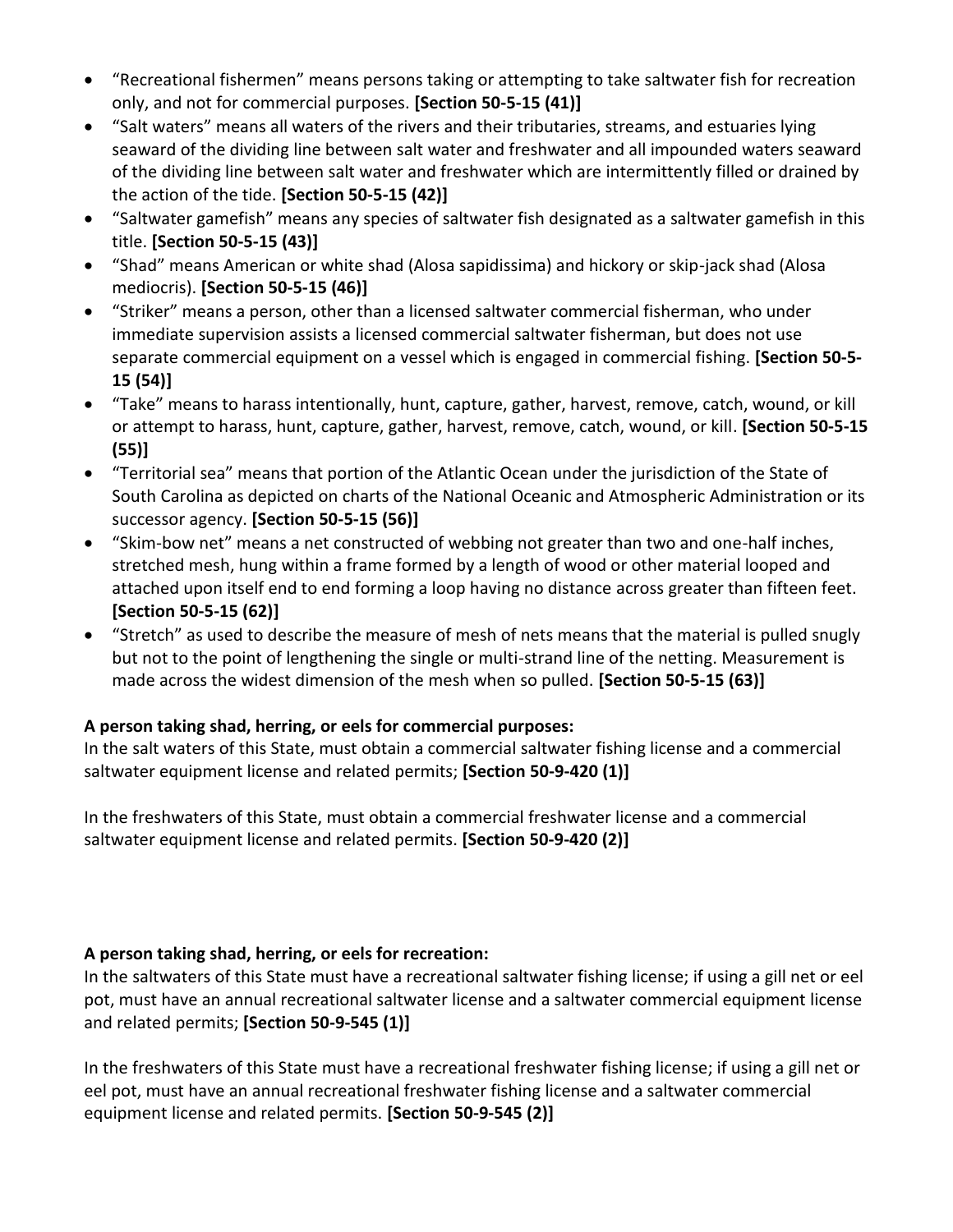#### **Seasons:**

Winyah Bay System- includes Black River, Little Pee Dee River, Lynches River, Sampit River, and the Waccamaw River from its northern ocean outlet at Little River to Winyah Bay, and Winyah Bay.

|                      | Season:     | No open season                                    |
|----------------------|-------------|---------------------------------------------------|
| Great Pee Dee River: |             |                                                   |
|                      | Season:     | February 15 through April 15                      |
|                      | Times:      | 7:00 am Wednesday to 7:00 pm Saturday, local time |
|                      | Methods:    | Any lawful method and equipment                   |
|                      | Take Limit: | No limits                                         |
|                      |             |                                                   |

Santee River- below Wilson Dam including the Rediverson Canal below St. Stephen Dam, North Santee River and Bay, South Santee River, and all tributaries and distributaries as follows.

Santee River below the cable and buoys marking the seaward boundary of the Wilson Dam Sanctuary designated by the department seaward to Wilson Dam Boat Landing:

|                           | Season:     | February 15-April 30                                                                                                                                                                                                                                                                                                                                                                    |
|---------------------------|-------------|-----------------------------------------------------------------------------------------------------------------------------------------------------------------------------------------------------------------------------------------------------------------------------------------------------------------------------------------------------------------------------------------|
|                           | Times:      | Sunrise Monday - sunset Thursday, as locally published                                                                                                                                                                                                                                                                                                                                  |
|                           | Methods:    | Cast net and seine net. A seine may not exceed one                                                                                                                                                                                                                                                                                                                                      |
|                           |             | hundred yards in total length. The mesh of the seine must<br>not be less than one-half inch square. All fish except those<br>used for live bait must be containerized in one bushel units<br>before landing.                                                                                                                                                                            |
|                           | Take Limit: | 10 US bushels per boat per day. No harvest may be<br>transferred between boats. No additional boat may be<br>used to increase a person's daily take.                                                                                                                                                                                                                                    |
| <b>Rediversion Canal:</b> |             |                                                                                                                                                                                                                                                                                                                                                                                         |
|                           | Season:     | March 1- April 30                                                                                                                                                                                                                                                                                                                                                                       |
|                           | Times:      | 7pm-12pm EST, 8pm-12pm DST                                                                                                                                                                                                                                                                                                                                                              |
|                           | Methods:    | Circular drop nets up to 6 feet in diameter, lift nets and<br>Cast nets. Nets must be operated by hand; no trawling; no<br>culling. All fish except those for live bait must be<br>containerized in up to 100 pound units before landing. No<br>fishing within 100 feet of the fish lift exit channel at St.<br>Stephen Powerhouse, except with hook and like from<br>March 1-April 15. |
|                           | Take Limit: | 10 US bushels per boat per day. No harvest may be<br>Transferred between boats. No additional boat may be<br>used to increase a person's daily take.                                                                                                                                                                                                                                    |

Santee River seaward of Wilson Boat Landing: Season: No open season

Charleston Harbor- includes Wando River and Cooper River to US Hwy 17 bridges, Charleston Harbor, and Ashley River and all tributaries and distributaries.

Tailrace Canal from CSX Railroad Bridge to Jefferies Power Plan Sanctuary Line: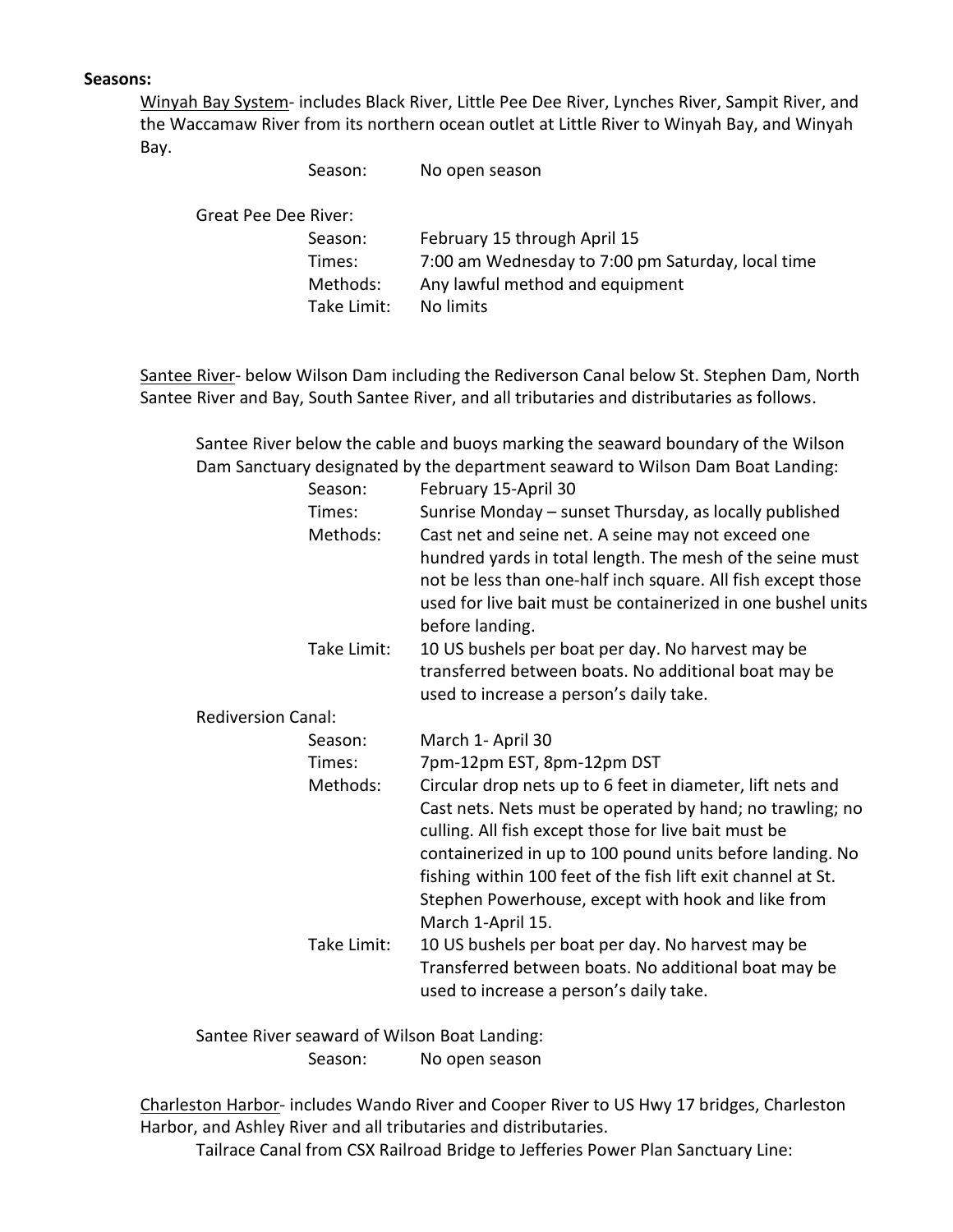| Season:     | March 1- April 30                                          |  |
|-------------|------------------------------------------------------------|--|
| Times:      | Locally published sunrise $-10$ pm                         |  |
| Methods:    | Circular drop nets up to 6 feet in diameter, lift nets and |  |
|             | Cast nets. Nets must be operated by hand; no trawling; no  |  |
|             | culling. All fish except those for live bait must be       |  |
|             | containerized in up to 100 pound units before landing.     |  |
| Take Limit: | 10 US bushels per boat per day. No harvest may be          |  |
|             | Transferred between boats. No additional boat may be       |  |
|             | used to increase a person's daily take.                    |  |

Cooper River from CSX Railroad bridge to US Hwy 17: Season: No open season

Charleston Harbor system excluding Tailrace Canal and Cooper River seaward to the US HWY 17 bridges:

| Season:     | February 15 - April 15          |
|-------------|---------------------------------|
| Methods:    | Any lawful method and equipment |
| Take Limit: | No take limits                  |

Lake Moultrie, Lake Marion, Diversion Canal, Intake Canal of Rediversion Canal- no closed season, no time restrictions; may use cast nets, lift nets, and hook and line. Limit of 250 pounds per boat per day of shad and herring combined.

Lake Jocassee—no closed season; no time restrictions; hook and line only. No take limit.

Lake Keowee—no closed season; no time restrictions; cast net and hook and line only. No take limit.

Lake Hartwell-- no closed season; no time restrictions; cast net and hook and line only. No take limit.

Lake Richard B. Russell-- no closed season; no time restrictions; cast net and hook and line only. No take limit.

Lake J. Strom Thurmond-- no closed season; no time restrictions; cast net and hook and line only. No take limit.

Savannah River and all tributaries and distributaries; Seaward of the Augusta Diversion Damno open season

Lake Secession, Stevens Creek Reservoir-- no closed season; no time restrictions; cast net and hook and line only. No take limit.

Lake Greenwood, Lake Murray, Saluda River between Buzzards Roost and SC Hwy 121-- no closed season; no time restrictions; cast net and hook and line only. No take limit.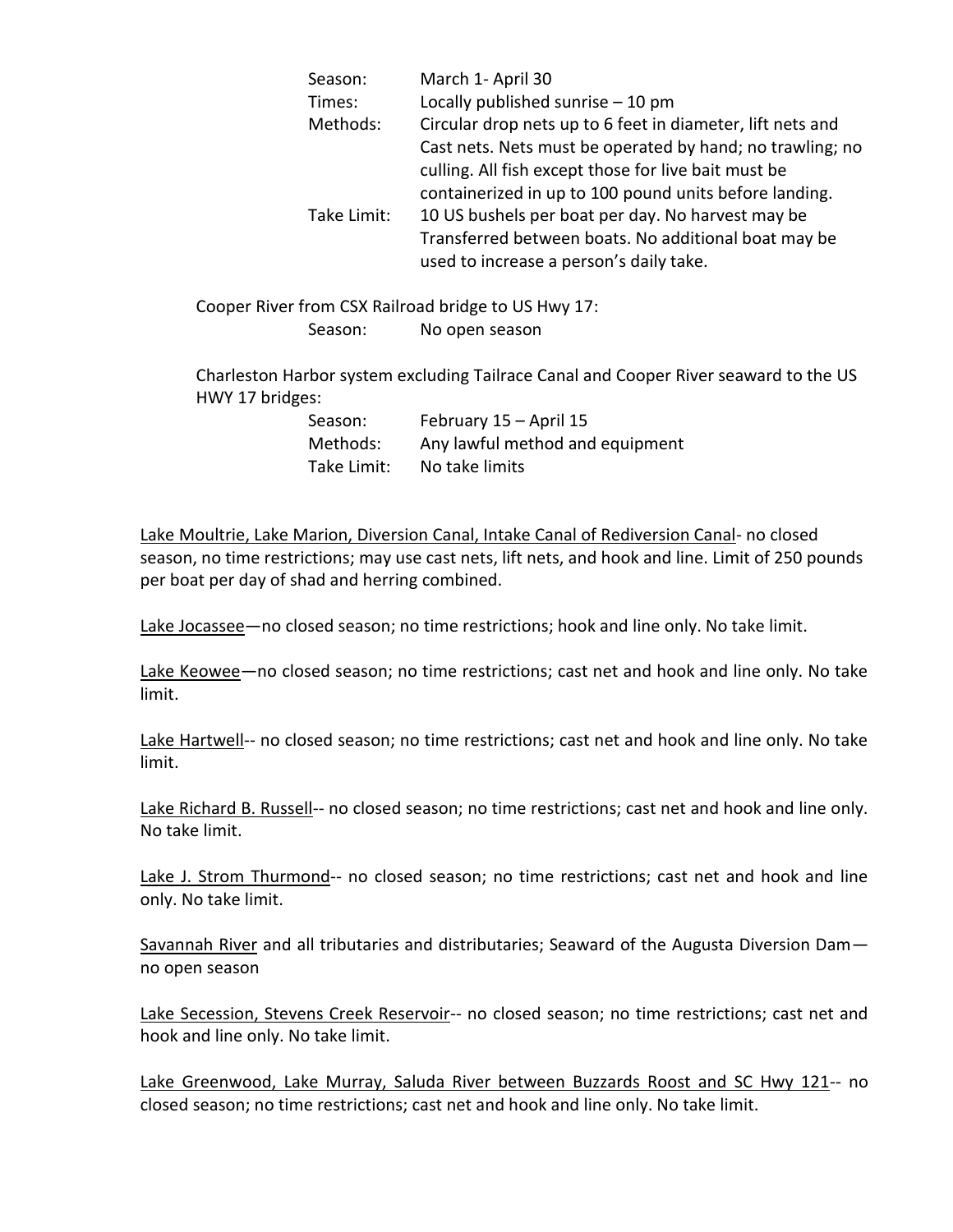Catawba River impoundments including Lake Wylie and Lake Wateree-- no closed season; no time restrictions; cast net and hook and line only. No take limit.

Lake Monticello-- no closed season; no time restrictions; cast net and hook and line only. No take limit.

#### **Licenses and permits requirements; penalty for unlawful taking.**

The department may restrict the number of nets for taking herring in any body of water where the numbers of nets or fishermen must be limited due to statutory limitations on placement of nets, to prevent congestion of nets or watercraft, or for conservation purposes. The department may grant permits to licensed commercial saltwater fishermen for this purpose. Permits may be limited in number and may be conditioned so as to designate areas, size and take limits, hours, type and amount of equipment, and catch reporting requirements**. [Section 50-5-1500(B)]**

### **Special provisions as to shad and herring.**

It is unlawful to take herring by hook and line or by skim-bow net while operating or possessing any commercial fishing equipment for taking shad or herring. **[Section 50-5-1510 (A)(1)]**

It is unlawful for a recreational fisherman to take herring with any other fishing equipment except cast nets, skim-bow nets, and hook and line which includes rod and reel, provided that a properly licensed gill net may be used to take shad for recreational purposes. Except from sanctuaries designated by the department, a recreational fisherman may take shad:

[a] by hook and line and cast net at any time of the year,

[b] by skim-bow net from February 1 – April 30; and

[c] by licensed gill net during those times provided in this article for commercial fishing. **[Section 50-5-1510 (A)(2)]**

It is unlawful to possess saltwater or freshwater gamefish or fishing tackle capable of taking saltwater or freshwater gamefish while using shad gill nets. **[Section 50-5-1510 (A)(3)]**

Nongame fish taken in lawfully fished herring nets or skim-bow nets may be kept by the fisherman. Any Atlantic sturgeon and any gamefish must be returned immediately to the water. **[Section 50-5- 1510 (A)(4)]**

It is unlawful to set a net in a fixed position in the navigation channel of the Atlantic Intracoastal Waterway. **[Section 50-5-1510 (A)(5)]**

A gill net used for taking or attempting to take herring in the salt waters of this State must have a mesh size of two and one-half inches stretched and a length no greater than nine hundred feet. Only one herring gill net may be used by occupants of a boat, and the drift net must be attended at all times when deployed. Additional boats in tow may not be used to increase the number of authorized nets. **[Section 50-5-1510 (A)(11)]**

A gill net used for taking or attempting to take herring in freshwaters must have a stretched mesh of two and one-half inches stretched and a length no greater than six hundred feet. **[Section 50-5-1510 (A)(12)]**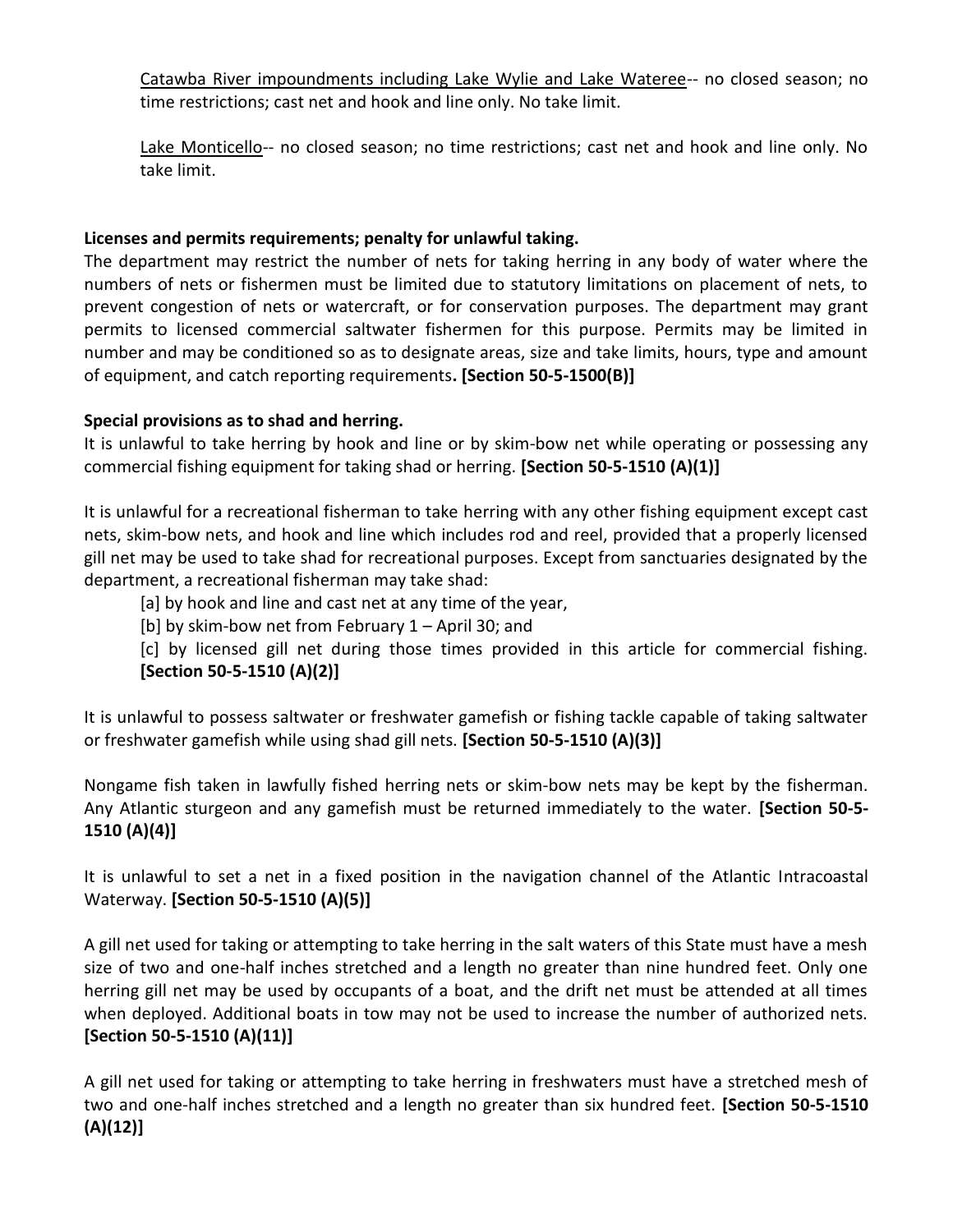A gill net used for taking or attempting to take herring in the salt waters of this State must have at least one end buoy attached which has the name and license number of the owner clearly marked on it. A buoy not less than twenty inches in diameter must be attached to each end of the net, and in any net more than three hundred feet in length a buoy not less than ten inches must be attached every three hundred feet on the float line. All buoys must be international orange in color and must float so as to be clearly visible at all times. **[Section 50-5-1510 (A)(13)]**

A gill net used for taking or attempting to take herring in the freshwaters of this State must be marked with buoys, international orange in color and not less than six inches in diameter, which float in a manner to be clearly visible at all times. One buoy must be attached to the float line of the net every three hundred feet, and a buoy must be attached to each end of each net. At least one end buoy attached to the net must have the name and license number of the owner clearly marked on it. **[Section 50-5-1510 (A)(14)]**

Skim-bow nets must be used or fished only from high land or from a pier, dock, or other structure permanently affixed to high land without the aid of any power assisted device. Only shad, herring, and other nongame fish may be retained. No such fish may be sold. **[Section 50-5-1510 (A)(15)]**

#### **Herring catch limits.**

A person not licensed as a commercial saltwater fisherman taking or attempting to take herring by cast net or by hook and line, including rod and reel, may take or possess no more than an aggregate of one bushel of herring in any one day. In freshwaters, a person must hold a freshwater fishing license. **[Section 50-5-1520]**

#### **Unlawful taking of Atlantic sturgeon; penalties.**

Any sturgeon taken must be released immediately back into the waters where taken. **[Section 50-5- 1525 (A)]**

#### **Taking of shortnose sturgeon prohibited; penalty.**

It is unlawful for anyone to take, possess, buy, sell, or ship shortnose sturgeon (Acipenser brevirostrum) or any part or product thereof. Any shortnose sturgeon taken incidentally to fishing activity must be returned unharmed immediately to the water from where taken. **[Section 50-5-1535]**

#### **Net placement.**

No herring net, including its cables, lines, or attached devices, either set or drift fished may be longer than one-half the normal width of the water body at the place where used, regardless of the stage of the tide, river stage, water level, or method of net deployment. **[Section 50-5-1540 (A)]**

[1] No net may be set within six hundred feet of any gill net previously set.

[2] No net may be drifted within six hundred feet of another drifting net.

[3] No net may be placed or set within seventy-five feet of the confluence of any tributary. **[Section 50- 5-1540 (B)]**

A lawfully drifted gill net may pass within six hundred feet of a lawfully anchored gill net. **[Section 50-5- 1540 (C)]**

#### **Removal of nets during off times and periods; penalties.**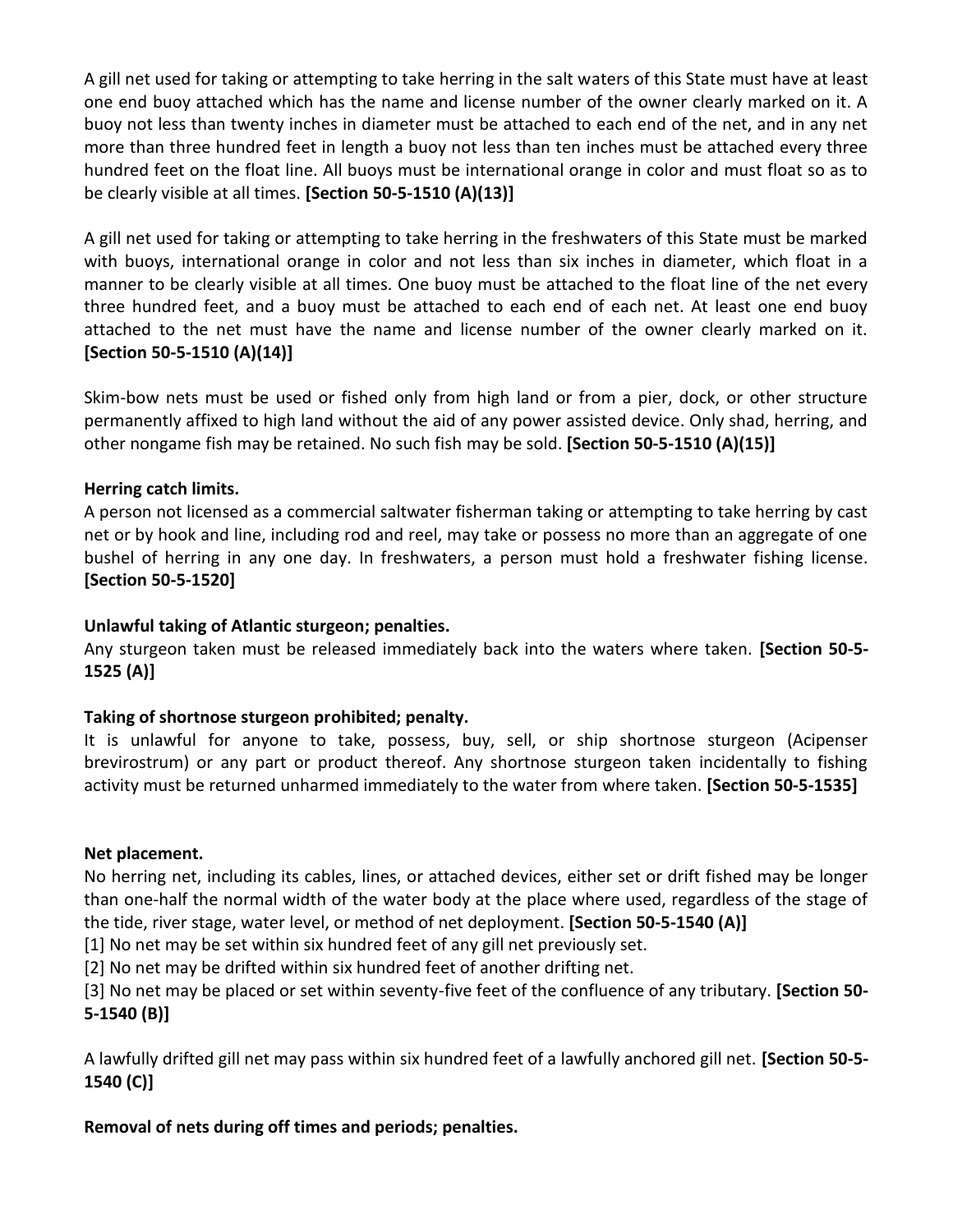During times and periods when taking of herring by net is not allowed, any net which could be used for taking herring must be removed from the waters. **[Section 50-5-1545 (B)]**

Any non-mesh, net-related fishing apparatus, including leads, cables, anchors, signs, and buoys must be removed from the waters and banks of the streams or water courses no later than three days after the close of the shad season. Any net or part thereof found in violation is contraband and must be seized and disposed of as provided by law. **[Section 50-5-1545 (D)]**

Anchors with attached line and buoys may remain in lawful waters during weekly closed periods of the open season. **[Section 50-5-1545 (E)]**

### **Seizure of net or seine containing decomposed fish.**

Any net or seine set in the waters of this State which contains decomposed fish is contraband and must be seized and disposed of as provided in this chapter. **[Section 50-5-1550]**

A commercial fisherman who sells shad, herring, or eels must sell to either a licensed wholesale seafood dealer or a licensed bait dealer or must be licensed as a wholesale seafood dealer or bait dealer. **[Section 50-5-1557]**

\* If you no longer need your license please be sure to surrender it to the Commercial License office in Charleston (PO Box 12559 Charleston, SC 29422). If you have questions about surrendering your license please call (843)953-9311.

If you are convicted for an offense, there may be points assessed against your license or your privileges may be suspended if the statute requires it. Saltwater points are assessed in two categories: Recreational and Commercial. Upon an accumulation of eighteen (18) or more points in a category, the privileges of that category will be suspended for one year. While under Recreational Suspension, a person found guilty of a commercial saltwater violation will have all saltwater privileges suspended for one year. While under Commercial Suspension, a person found guilty of a recreational violation will have all saltwater privileges suspended for one year. Points and violations can be found in the SC DNR Rules and Regulations book or SC Code of Laws 50-5-2500(A).

If your license/ permit is suspended or revoked, you are entitled to an administrative appeal pursuant to the South Carolina Administrative Procedures Act. The review must be scheduled by the Administrative Law Court in accordance with the division's procedural rules. The scope of the hearing is limited to the issues set out by the Administrative Procedures Act and the division's procedural rules. Appeals must be filed and served within 30 days of suspension/ revocation notice with the Clerk of Court of Administrative Law Court 1205 Pendleton Street Suite 224 Columbia, SC 29201, telephone (803)734-0660.

## **Information for the Herring Fishery**

Just a reminder, if you plan to catch herring with commercial gear (herring gill net or herring cast net) you **MUST**:

• Buy a saltwater fishing license and/or freshwater fishing license (depending on where you are fishing). If you are recreationally fishing (NOT selling your catch) then you need your recreational fishing license.